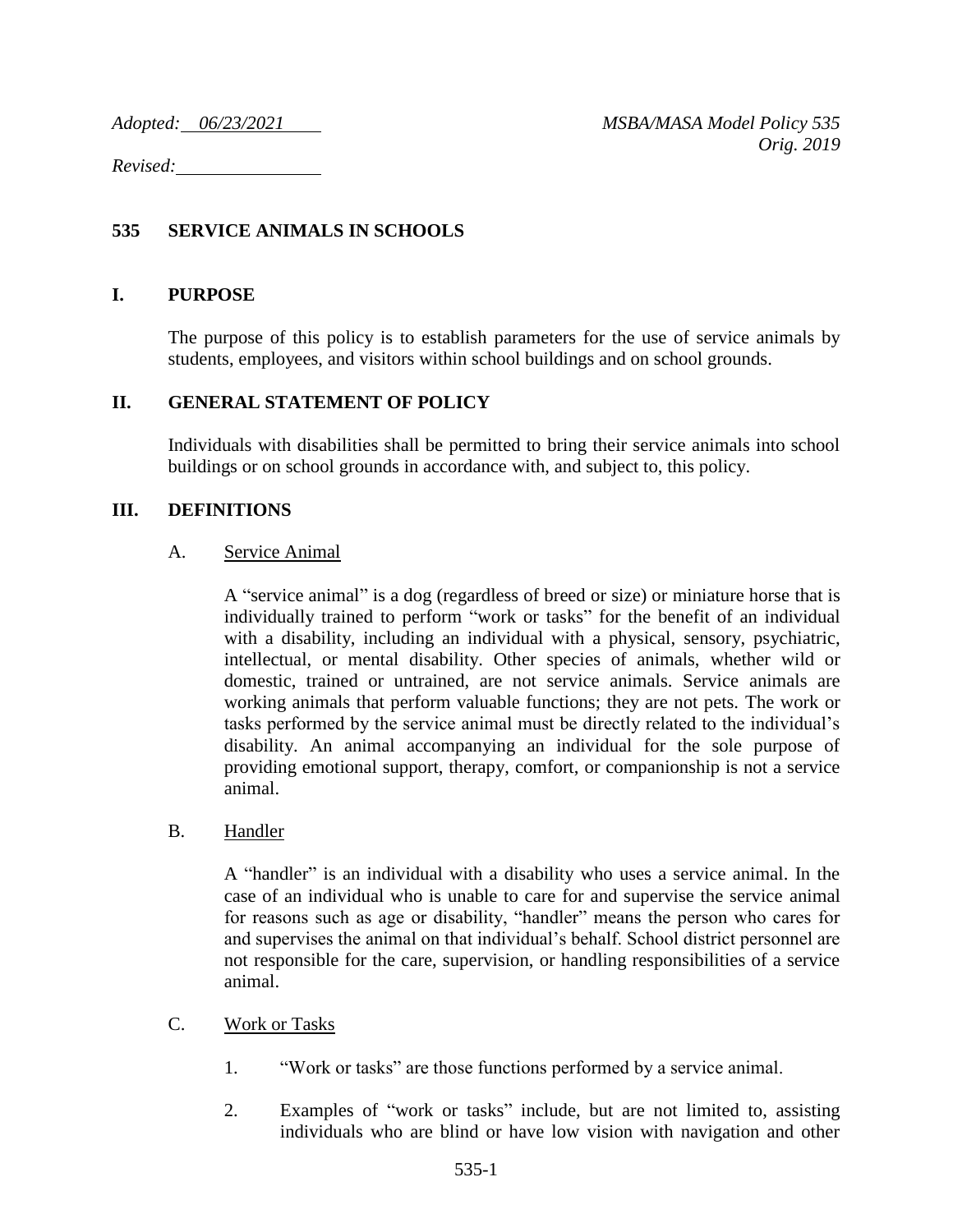tasks, alerting individuals who are deaf or hard of hearing to the presence of people or sounds, providing non-violent protection or rescue work, pulling a wheelchair, assisting an individual during a seizure, alerting individuals to the presence of allergens, retrieving items such as medicine or the telephone, providing physical support and assistance with balance and stability to individuals with mobility disabilities, and helping persons with psychiatric and neurological disabilities by preventing or interrupting impulsive or destructive behaviors.

- 3. The crime deterrent effects of an animal's presence and the provision of emotional support, well-being, comfort, or companionship are not "work or tasks" for the purposes of this policy.
- D. Trainer

A "trainer" is a person who is training a service animal and is affiliated with a recognized training program for service animals.

# **IV. ACCESS TO PROGRAMS AND ACTIVITIES; PERMITTED INQUIRIES**

- A. In general, handlers (i.e., individuals with disabilities or trainers) are permitted to be accompanied by their service animals in all areas of school district properties where members of the public, students, and employees are allowed to go. A handler has the right to be accompanied by a service animal whenever and to the same extent that the handler has the right: (a) to be present on school district property or in school district facilities; (b) to attend or participate in a schoolsponsored event, activity, or program; or (c) to be transported in a vehicle that is operated by or on behalf of the school district.
- B. When an individual with a disability brings a service animal to a school district property, school district employees shall not ask about the nature or extent of a person's disability, but may make the following two inquiries to determine whether the animal qualifies as a service animal:
	- 1. Is the service animal required because of a disability; and
	- 2. What work or tasks is the service animal trained to perform.
- C. School district employees shall not make these inquiries of an individual with a disability bringing a service animal to school district property when it is readily apparent that an animal is trained to do work or perform tasks for an individual with a disability. However, school district employees may inquire whether the individual with a disability has completed and submitted the request form described in Part VI., below.
- D. An individual with a disability may not be required to provide documentation such as proof that the animal has been certified, trained, or licensed as a service animal.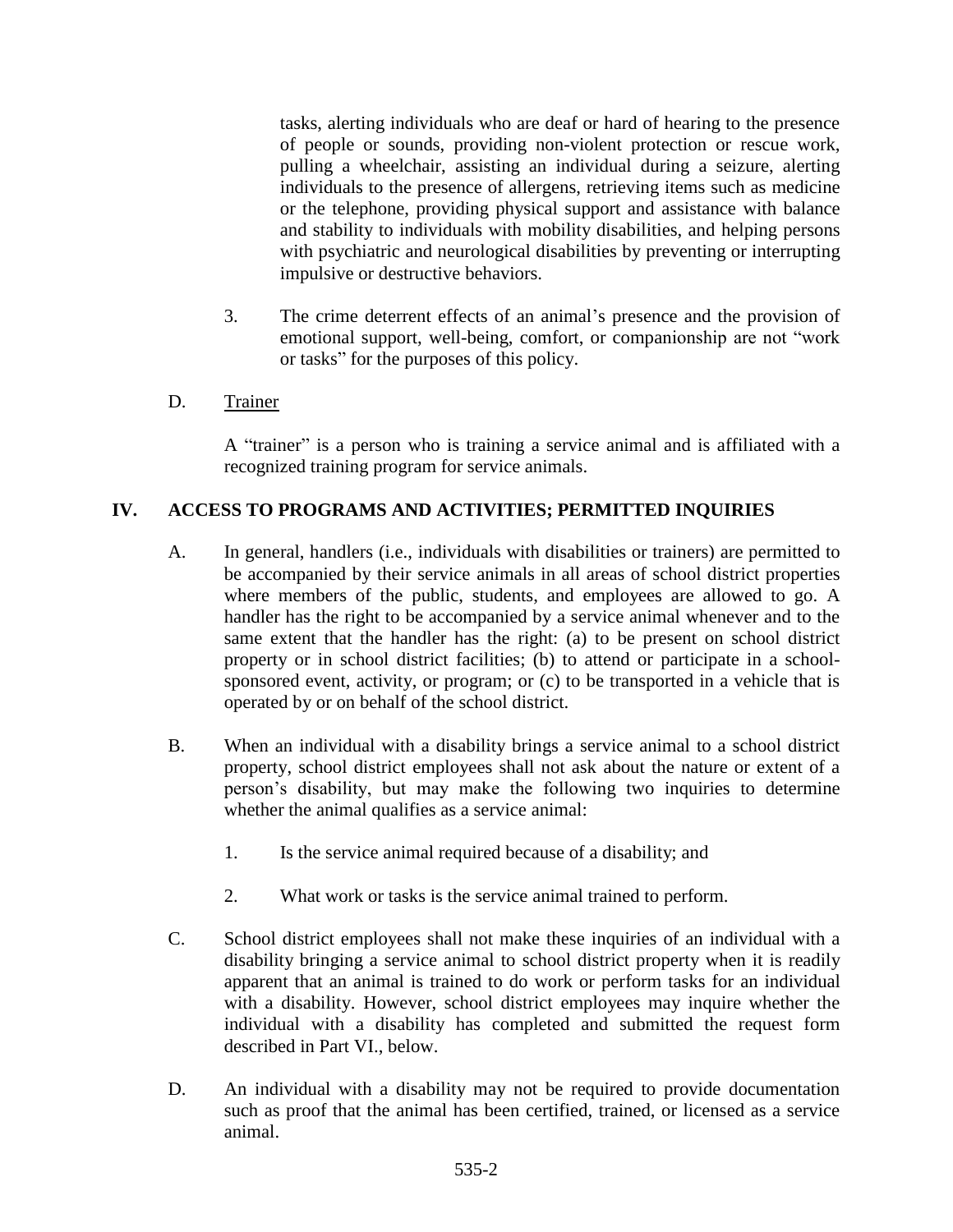## **V. REQUIREMENTS FOR ALL SERVICE ANIMALS**

- A. The service animal must be required for the individual with a disability.
- B. The service animal must be individually trained to do work or tasks for the benefit of the individual with a disability.
- C. A service animal must have a harness, leash, or other tether, unless either the handler is unable, because of a disability, to use a harness, leash, or other tether, or the use of a harness, leash, or other tether would interfere with the service animal's safe, effective performance of work or tasks, in which case, the service animal must be otherwise under the handler's control (e.g., voice control, signals, or other effective means).
- D. The service animal must be housebroken.
- E. The service animal must be under the control of its handler at all times. The handler is responsible for the care and supervision of a service animal, including walking the service animal, feeding the service animal, grooming the service animal, providing veterinary care to the service animal, and responding to the service animal's need to relieve itself, including the proper disposal of the service animal's waste.
- F. The school district is not responsible for providing a staff member to walk the service animal or to provide any other care or assistance to the animal.
- G. In the case of a student who is unable to care for and/or supervise his or her service animal, the student's parent/guardian is responsible for arranging for such care and supervision. In the case of an employee or other individual who is unable to care for and/or supervise his or her service animal, the employee or other individual's authorized representative is responsible for arranging for a service animal's care and supervision.
- H. The service animal must be properly licensed and vaccinated in accordance with applicable state laws and local ordinances.

# **VI. REQUESTING THE USE OF A SERVICE ANIMAL AT SCHOOL**

- A. Students with a disability seeking to be accompanied by a service animal are requested to submit the Approval Request Form to the building principal of the school the student attends. The principal will notify the superintendent or the administrator designated with responsibility to address such requests. Education district employees seeking to be accompanied by a service animal are requested to submit the Approval Request Form to the executive director or the administrator designated with responsibility to address such requests.
- B. Students or employees seeking to bring a service animal onto district premises are requested to identify whether the need for the service animal is required because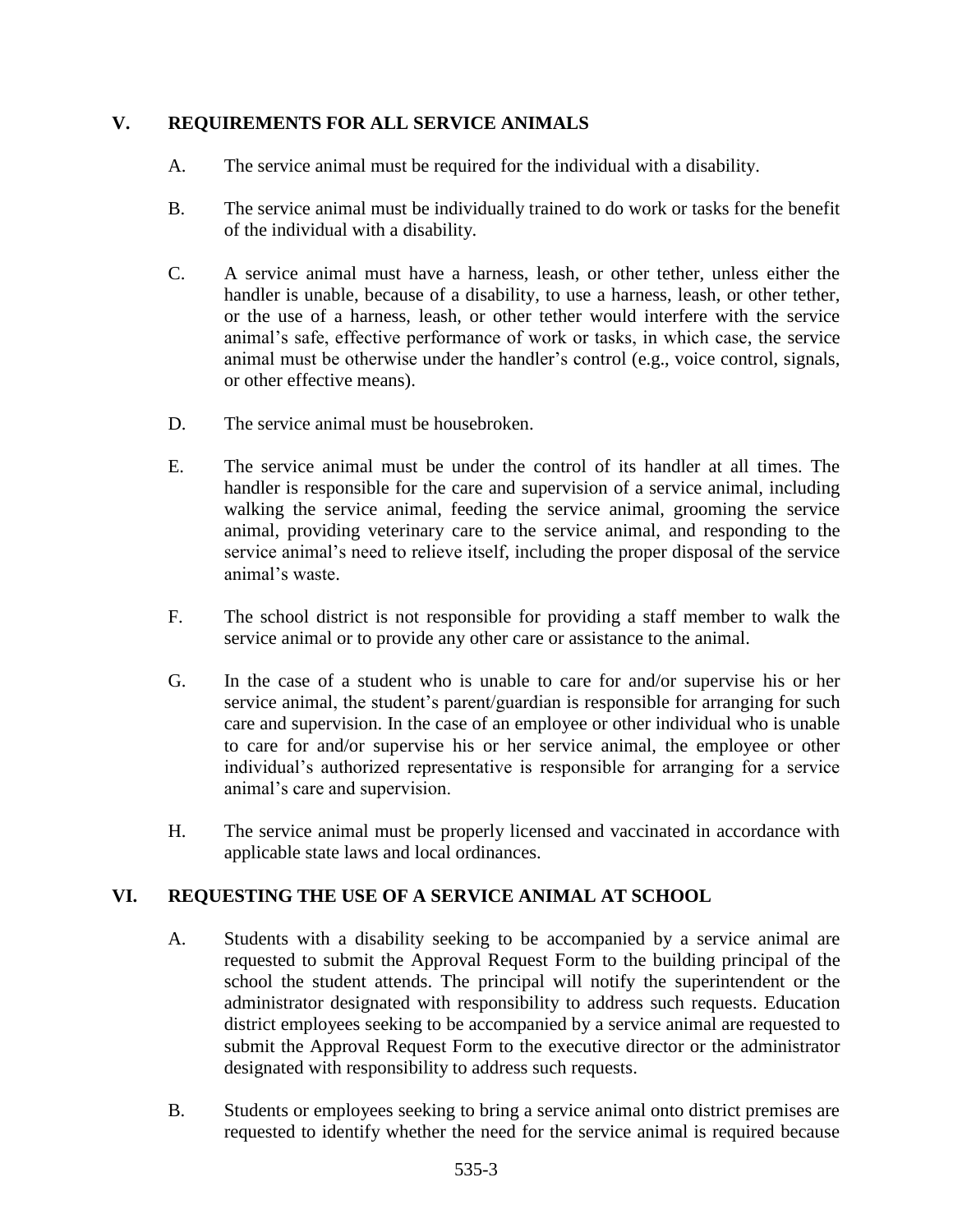of a disability and to describe the work or tasks that the service animal is trained to perform.

C. The owner of the service animal shall provide written evidence that the service animal has received all vaccinations required by state law or local ordinance.

## **VII. REMOVAL OR EXCLUSION OF A SERVICE ANIMAL**

- A. A school official may require a handler to remove a service animal from school district property, a school building, or a school-sponsored program or activity, if:
	- 1. Any of the requirements described in Part V., above, are not met.
	- 2. The service animal is out of control and/or the handler does not effectively control the animal's behavior;
	- 3. The presence of the service animal would fundamentally alter the nature of a service, program or activity; or
	- 4. The service animal behaves in a way that poses a direct threat to the health or safety of others, has a history of such behavior, or otherwise poses a significant health or safety risk to others that cannot be eliminated by reasonable accommodations.
- B. If the service animal is properly excluded, the school district shall give the individual with a disability the opportunity to participate in the service, program, or activity without the service animal, unless such individual has violated a law or school rule or regulation that would warrant the removal of the individual.

### **VIII. ADDITIONAL LIMITATIONS FOR MINIATURE HORSES**

In assessing whether a miniature horse may be permitted in a school building or on school grounds as a service animal, the following factors shall be considered:

- A. The type, size, and weight of the miniature horse and whether the facility can accommodate these features;
- B. Whether the handler has sufficient control of the miniature horse;
- C. Whether the miniature horse is housebroken; and
- D. Whether the miniature horse's presence in a specific building or on school grounds compromises legitimate health and safety requirements.

### **IX. ALLERGIES; FEAR OF ANIMALS**

If a student or employee notifies the education district that he or she is allergic to a service animal, the education district will balance the rights of the individuals involved.